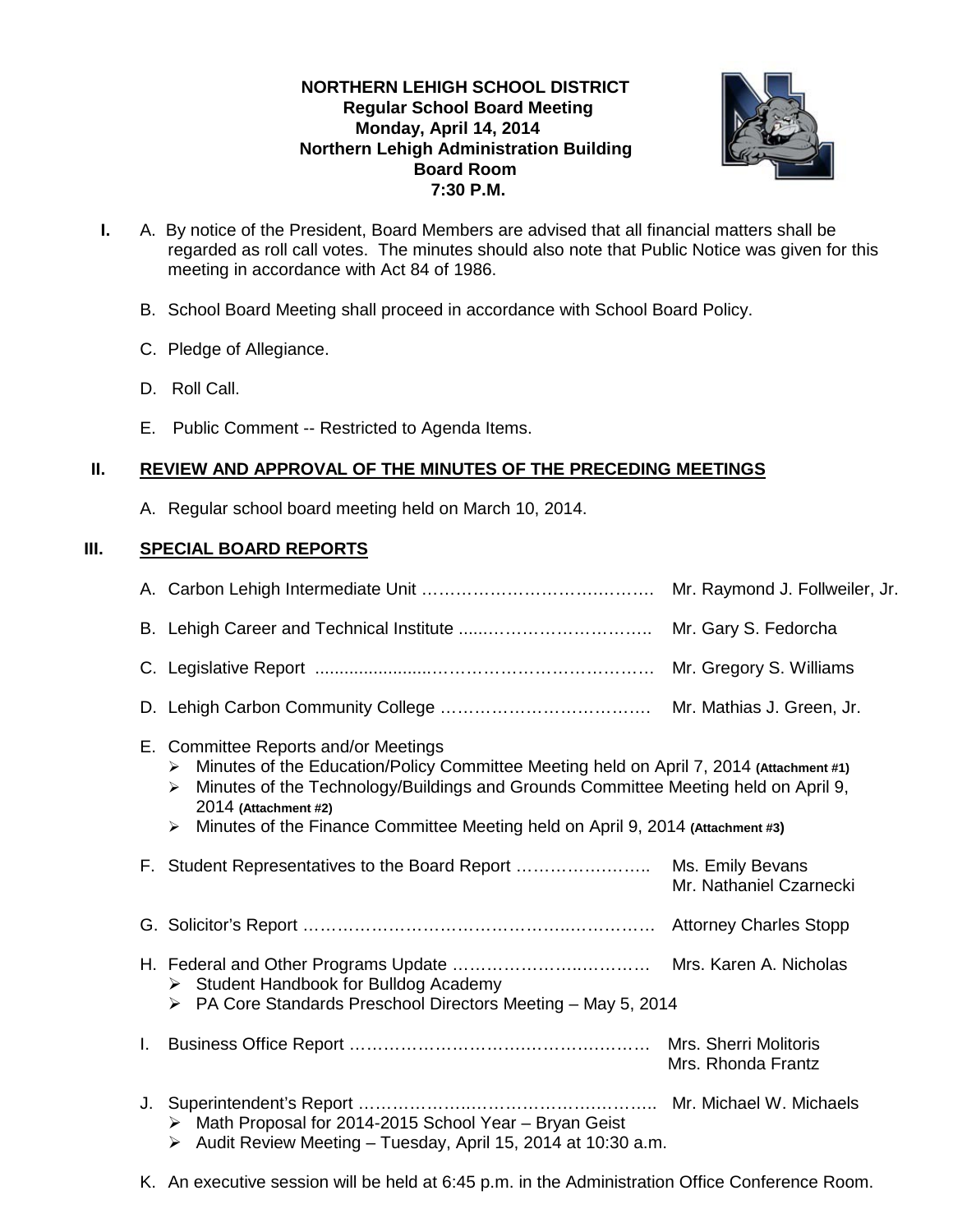### **IV. PERSONNEL**

### A. Retirement/Resignation

- 1. Accept the retirement resignation of Renee Evans from her position as High School English Teacher effective the end of the work day of her contractual obligations for the 2013-2014 school year. At this time she will begin her retirement from the Northern Lehigh School District after 36 years of service.
- 2. Accept the retirement resignation of Brian Schell from his position as Middle School Social Studies Teacher effective the end of the work day of his contractual obligations for the 2013-2014 school year. At this time he will begin his retirement from the Northern Lehigh School District after 35 years of service.
- 3. Accept the resignation of Dawn Martinez from her position as Middle School Cook's Helper effective April 11, 2014. Mrs. Martinez will remain on the substitute lists.

### B. Leave Of Absence

Approve a medical leave of absence for employee #6827 effective July 1, 2014 until June 30, 2015. Employee plans to return to his current position upon release from his attending physician.

#### C. Acting Principal

Approve to pay a stipend in the amount of \$9,000.00 to Paul Leonzi for assuming the duties of Acting Principal at Peters Elementary School, effective July 1, 2014, for the 2014-2015 school year.

### D. Appointment – Non-Instructional

| Janice Herzog |                                                                                                             |
|---------------|-------------------------------------------------------------------------------------------------------------|
| Assignment:   | PCA for Student #2290082 at Slatington Elementary                                                           |
|               | School.                                                                                                     |
| Salary:       | \$11.40 Per Hour Monday-Friday, 9:30am-2:00pm up to                                                         |
|               | 180 Student Days a school year plus additional 20 Hrs<br>for Staff Development according to language in MOU |
| Effective:    | April 15, 2014                                                                                              |
|               |                                                                                                             |

#### E. Salary Adjustments

Acknowledge the following teacher who has completed the requirements per the Collective Bargaining Agreement that would entitle them to a salary increase for the 2014-2015 school year:

| Lauri McWilliams |             |
|------------------|-------------|
| From:            | Step 10B+24 |
|                  |             |

To: Step 10M

### F. Co-Curricular Appointments 2014-2015

| Jeff Miller          | Head Boy's Basketball Coach       | \$7,155.00 |
|----------------------|-----------------------------------|------------|
| <b>Trevor Miller</b> | Assistant Boy's Basketball Coach  | \$4,650.00 |
| Anthony Thomas       | Head Girl's Basketball Coach      | \$7,155.00 |
| Brandon Hibbler      | Assistant Girl's Basketball Coach | \$4,650.00 |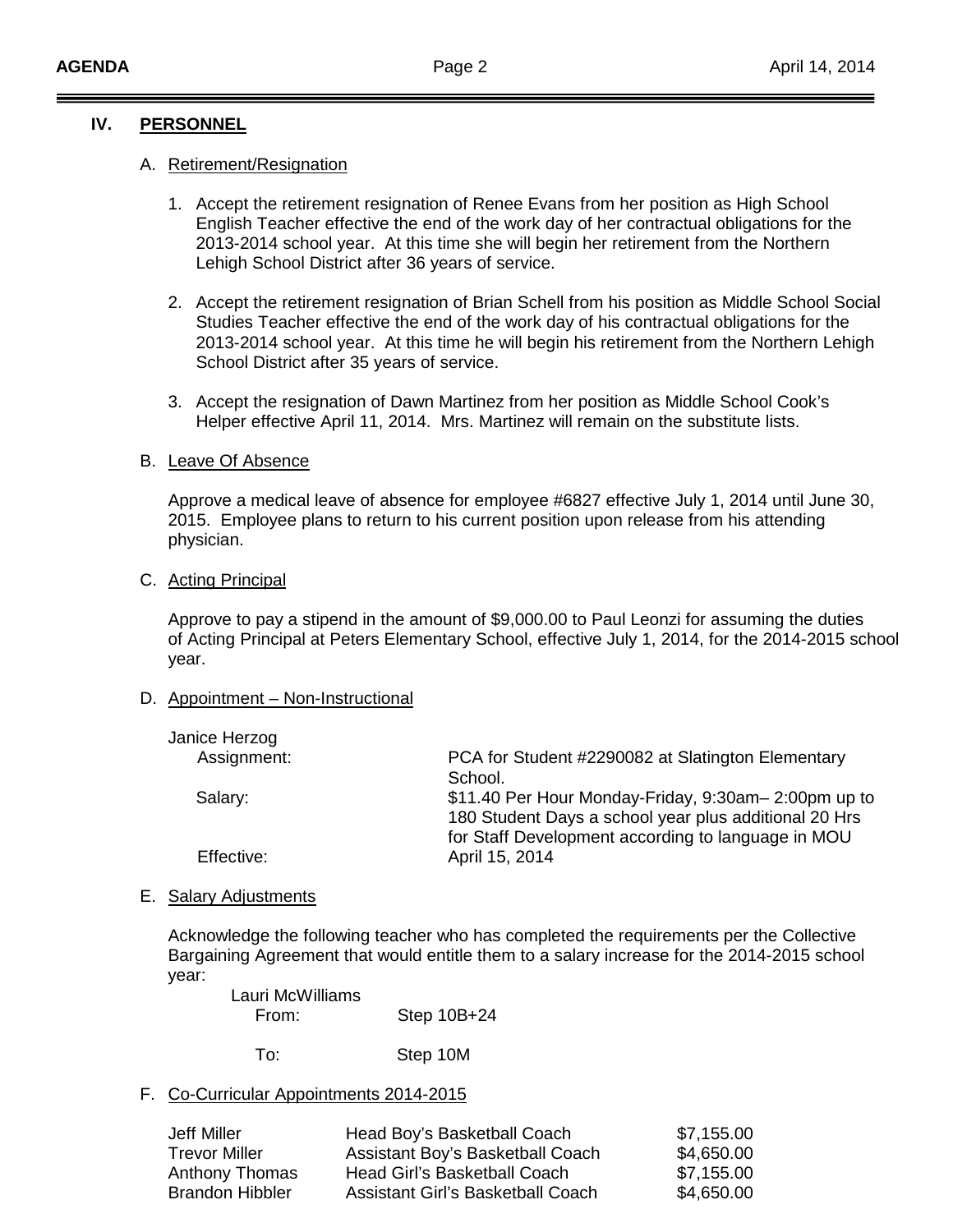| Sarah Arndt         | MS Girl's Basketball Coach            | \$4,558.00 |
|---------------------|---------------------------------------|------------|
| Steve Hluschak, Jr. | <b>Head Wrestling Coach</b>           | \$7,155.00 |
| <b>Scott Snyder</b> | <b>Assistant Wrestling Coach</b>      | \$4,650.00 |
| Christopher Lalik   | Assistant Wrestling Coach (JH)        | \$4,650.00 |
| Kathi Neff          | Cheerleading Advisor - Shared Stipend | \$1,581.00 |
| LeAnn Hoch          | Cheerleading Advisor - Shared Stipend | \$1,581.00 |

# G. Co-Curricular Volunteers 2014-2015

| Dennis Rehrig         | Assistant Boy's Basketball Coach         |
|-----------------------|------------------------------------------|
| Joseph Seremula       | Assistant Boy's Basketball Coach         |
| Jaclyn Follweiler     | Assistant Girl's Basketball Coach        |
| Michael Hofmann, Jr.  | <b>Assistant Girl's Basketball Coach</b> |
| Kaitlyn Hoch          | <b>Assistant Cheering Advisor</b>        |
| Megan Howells         | <b>Assistant Cheering Advisor</b>        |
| <b>Andrew Arnold</b>  | <b>Assistant Wrestling Coach</b>         |
| Marcus Hardiman       | <b>Assistant Wrestling Coach</b>         |
| <b>Nick Hosford</b>   | <b>Assistant Wrestling Coach</b>         |
| <b>Brett Martinez</b> | <b>Assistant Wrestling Coach</b>         |
|                       |                                          |

- H. Substitute
	- 1. Instructional

Approve the following substitute teacher for the 2013-2014 school year at the 2013-2014 substitute teacher rates as approved on the Supplementary Personnel Salary Schedule:

 Stephanie Blaker\* – Secondary Math and Language Arts/Reading **\*Pending Verification of Missing Personnel File Items**

2. Non-Instructional

Approve the following individual as a substitute cafeteria worker for the 2013-2014 school year at the 2013-2014 substitute rate as approved on the Supplementary Personnel Salary Schedule:

Elizabeth Doll\* **\*Pending Verification of Missing Personnel File Items**

- I. Unpaid Volunteers
	- 1. Approve the following unpaid volunteer classroom aide in the Peters and/or Slatington Elementary school for the 2013-2014 school year:

Sharon Karpiszin

# **V. POLICY**

# A. Board Policy First Reading

Approve school board policy #222 – Pupils – Tobacco Use, as presented after first reading. **(Attachment #4)**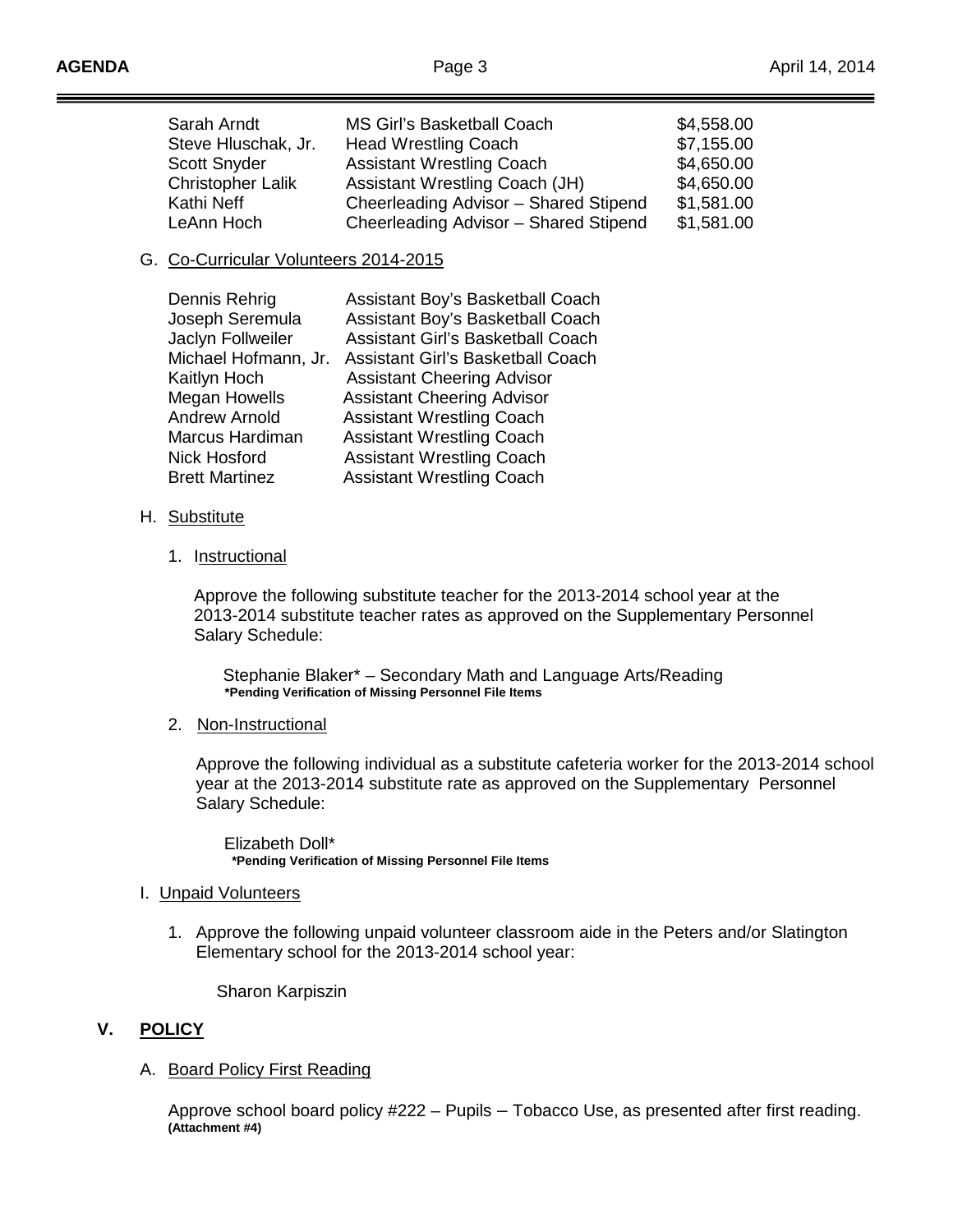### B. Board Policy Second Reading

Approve school board policy #005 – Local Board Procedures – Organization, as presented after second reading. **(Attachment #5)**

### C. Student-Parent Handbook

Approve the new Bulldog Academy Online Student-Parent Handbook, as presented. **(Attachment #6)**

D. Grant permission, according to Board Policy #707, for the Slatington 150<sup>th</sup> Celebration committee to use the district stadium on Sunday, August 10, 2014. Further approve District Administration to waive the use of facility costs for this request.

# **VI. CONFERENCES**

# **VII. CURRICULUM AND INSTRUCTION**

### A. CLIU 2014-2015 Facilities Plan Committee Report

Approve the following resolution to adopt the 2014-2015 Carbon Lehigh Intermediate Unit Facilities Plan Committee Report that was adopted by the CLIU Facilities Plan Committee on February 25, 2014 **(Attachment #7)**

**RESOLVED:** It is recommended that the Northern Lehigh School District Board of Directors approve the 2014-2015 Facilities Plan Committee Report that was adopted by the CLIU Facilities Plan Committee on February 25, 2014. In addition, the Board reaffirms its commitment to the original construct of the Facilities Planning, approved November 1, 1989, which consists of a series of prioritized inquiries to be considered in determining future locations of the CLIU and school district special education classes.

### B. Special Education Plan Report

 Approve the Special Education Plan Report beginning July 1, 2014 – June 30, 2017, as presented. **(Copies distributed to all Board Members)**

# **VIII. OLD BUSINESS**

# **IX. NEW BUSINESS**

A. Approve the new Collective Bargaining Agreement, as recommended by the School Board Negotiations Committee, between the Northern Lehigh School District and the Northern Lehigh Education Association. **(Copies distributed to all Board Members)**

# **X. FINANCIAL**

- A. Approve the Following Financial Reports:
	- 1. General Fund Account month of March
	- 2. NLHS Student Activities and Scholarship Account months of January, February and March
- B. Approve the Following List of Bills:
	- 1. General Fund months of March and April
	- 2. Refreshment Stand month of March
	- 3. Cafeteria Fund month of March